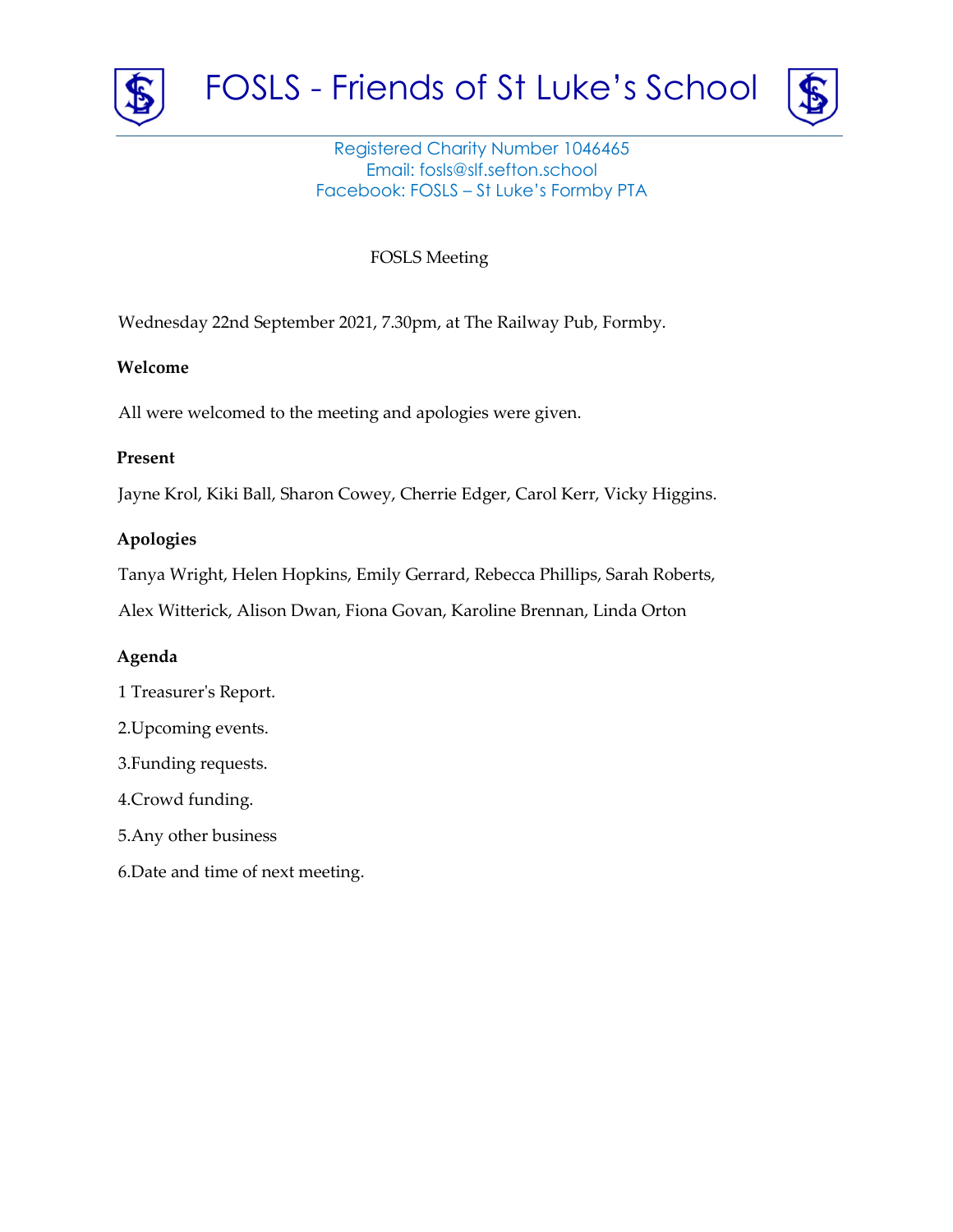| 1. The Charity commission and annual year end accounts have been<br>completed by Tanya. Expressions of thanks were made to Tanya for all<br>her hard work. The bank balance is £9,916. Target for the coming year is<br>an ambitious £8,000 so there is a busy, exciting time ahead of us.                                                                                                                                                                                                                                                                                                                                                                               | Tanya                   |
|--------------------------------------------------------------------------------------------------------------------------------------------------------------------------------------------------------------------------------------------------------------------------------------------------------------------------------------------------------------------------------------------------------------------------------------------------------------------------------------------------------------------------------------------------------------------------------------------------------------------------------------------------------------------------|-------------------------|
| 2. Week commencing 21st September sees the start of the annual Bucket<br>challenge which will close on Friday 24th when buckets will be weighed<br>and the winning class will be announced by Mrs Cowey.                                                                                                                                                                                                                                                                                                                                                                                                                                                                 | Karoline / Emily<br>G.  |
| Application forms for the Christmas Cauliflower Cards Project have<br>been dispatched in book bags with a closing date of Friday 1st October.                                                                                                                                                                                                                                                                                                                                                                                                                                                                                                                            | Tanya                   |
| The long-awaited school Disco takes place on Thursday 14th October. A<br>reminder that tickets have to be booked again (following refunds made<br>for cancelled Summer disco) will be sent by WhatsApp. Parents will not<br>be enabled to remain in school during the disco but can be contacted<br>should the need arise. There are a significant number of parent and<br>teacher volunteers to ensure the safety and wellbeing of our children.<br>Sweets and drinks which are included in the ticket price will be<br>consumed in a dedicated room identified for refreshments. A hand stamp<br>will be used as a receipt for children having their drink and sweets. | Vicky and Mr.<br>Gary   |
| The Christmas Fayre, December 3rd preparations are on track and there<br>is a subcommittee leading that. The flyer inviting entries for the Bake off<br>will be dispatched in book bags in mid-November. Raffle tickets and<br>information for parents will be sent home immediately after half term.                                                                                                                                                                                                                                                                                                                                                                    | Fosls, Carol /<br>Jayne |
| Breakfast with Santa will be open to children from reception to Year 4<br>and will be held in the whole of the main hall. School to confirm the<br>maximum number of children that can be accommodated for breakfast.<br>The menu will be similar to other years and hopefully does not have to<br>be Covid related. Date to be confirmed.                                                                                                                                                                                                                                                                                                                               | Kiki / School           |
| 3. Mrs Cowey was invited to identify resources that school requires:                                                                                                                                                                                                                                                                                                                                                                                                                                                                                                                                                                                                     |                         |
| Chromebooks - ideally 32 per year group as opposed to the current 4-6.<br>Discussion took place regarding the possibility of acquiring some                                                                                                                                                                                                                                                                                                                                                                                                                                                                                                                              | Kiki / Carol            |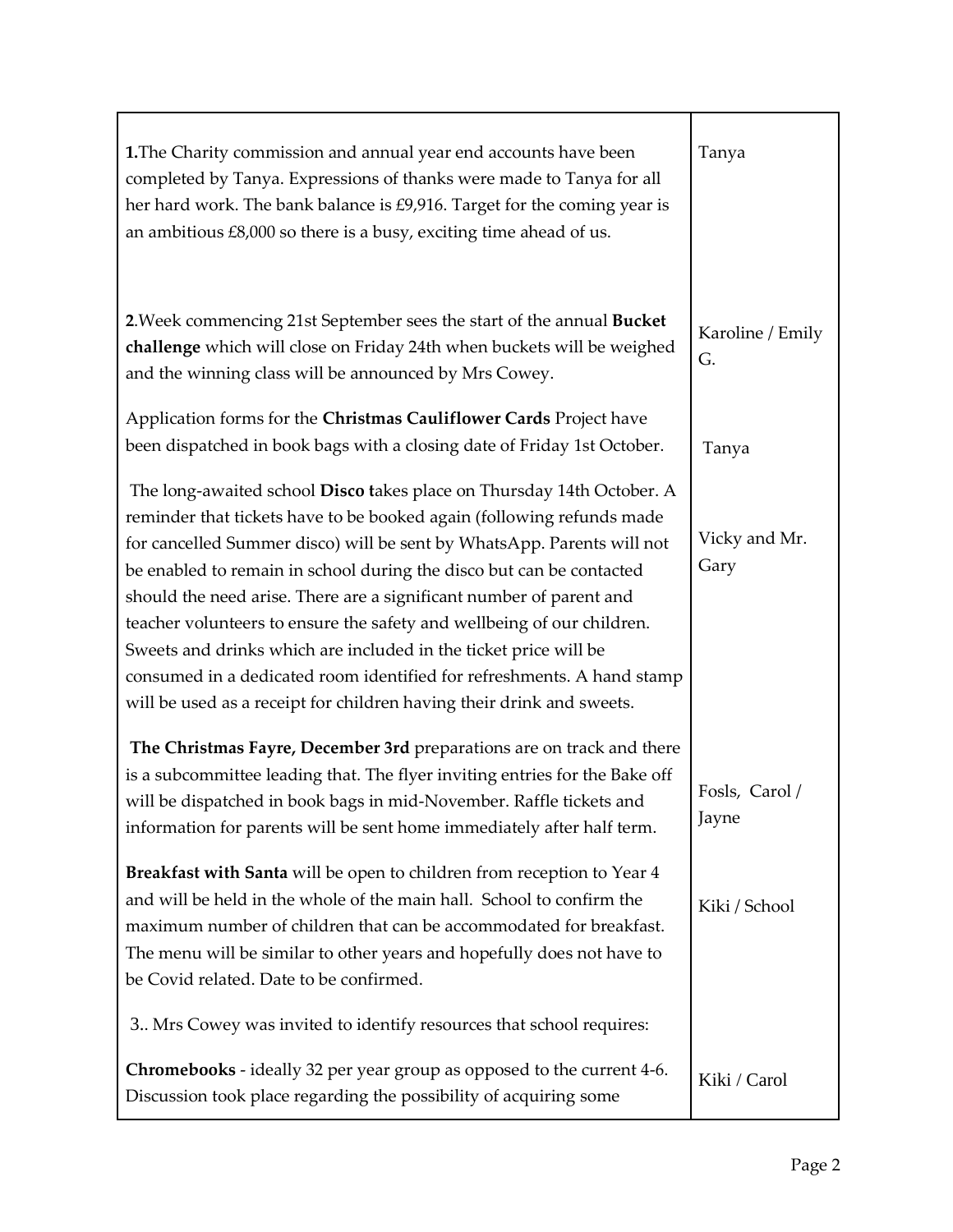| donated equipment from companies and identifying parents who may be<br>able to help with that. Kiki to look for appropriate grants                                                                                                                                                                                                                                                                                                                                                                                                                                                                        |                          |
|-----------------------------------------------------------------------------------------------------------------------------------------------------------------------------------------------------------------------------------------------------------------------------------------------------------------------------------------------------------------------------------------------------------------------------------------------------------------------------------------------------------------------------------------------------------------------------------------------------------|--------------------------|
| The Reception Outdoor Learning Area requires updating. School to<br>provide wishlist/quotes. FOSLS will then look at grants and<br>crowdfunding to support this.                                                                                                                                                                                                                                                                                                                                                                                                                                          | Miss Hesketh /<br>Kiki   |
| Year 1 Continuous Provision - School to provide a wishlist of equipment<br>to facilitate transition from reception to Y1. FOSLS will help to<br>source/fund.                                                                                                                                                                                                                                                                                                                                                                                                                                              | Mrs Fegan / Kiki         |
| The KS2 Library requires an electronic mechanism (zapper) to track<br>books borrowed and returned. School already have funds for this system<br>from a kind donation, but FOSLS agreed to take on the annual running<br>cost. The KS2 Library also requires new soft furnishing, and additional<br>books. KS1 mobile library also required with additional books and<br>trolley. It was agreed that FOSLS would consider a book donation<br>scheme in the Spring Term, as well as exploring grant options, to<br>coincide with an event to mark the opening of the Library. Requires<br>further planning. | School / FOSLS /<br>Kiki |
| A quote of $£1,500$ for <b>Repairs to the structure of the music room</b> has<br>been submitted by Mr. Gary. However, this is dependent upon no further<br>damage being found once work commences, in which case the possibility<br>of a grant will need to be explored as a matter of urgency. Otherwise the<br>repairs will be funded from Fosls bank account.                                                                                                                                                                                                                                          | Kiki                     |
| 4. The Crowd funding initiative is being thoroughly explored as well as<br>numerous grants by BIFFA, TESCO, ASDA, Co-Op, Dobbie's and lottery<br>funds that can be applied for. However, they require well thought out<br>planning and writing and expediency. It was agreed that Mr. Witterick<br>(husband of Alex) would be approached to advise on planning and<br>writing applications for above. The Tesco tokens application is almost<br>ready for submission and the written plan which is awaited from school<br>will complete it.                                                               | Kiki / Miss<br>Hesketh   |
| 5. Any other business.                                                                                                                                                                                                                                                                                                                                                                                                                                                                                                                                                                                    |                          |
| Planning ahead, the following ideas were discussed and agreed subject to                                                                                                                                                                                                                                                                                                                                                                                                                                                                                                                                  |                          |